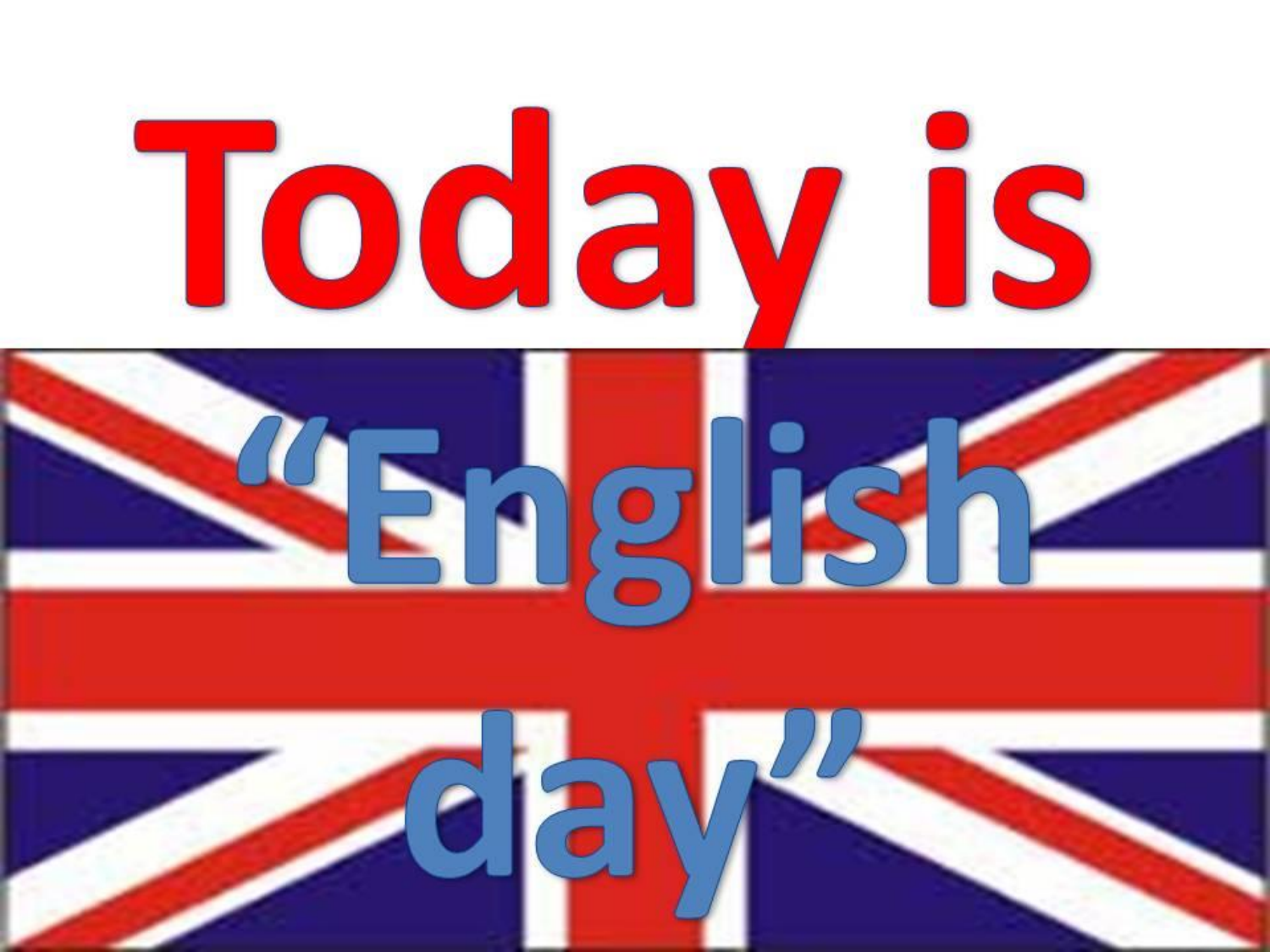

**THE DAY OF ENGLISH**

On **13th October** 1362 the Chancellor of England for the first time opened Parliament with a speech in English. In that same Parliament, a *Statute of Pleading* was approved that permitted members in debate to use the English language. It had become again an official language of law and law-making.

Until then, French had been dominant due to the ancestry of the noblemen of the time.

Thereafter English became the dominant language and as a result *13th October symbolizes the survival of English and its development as a world language*.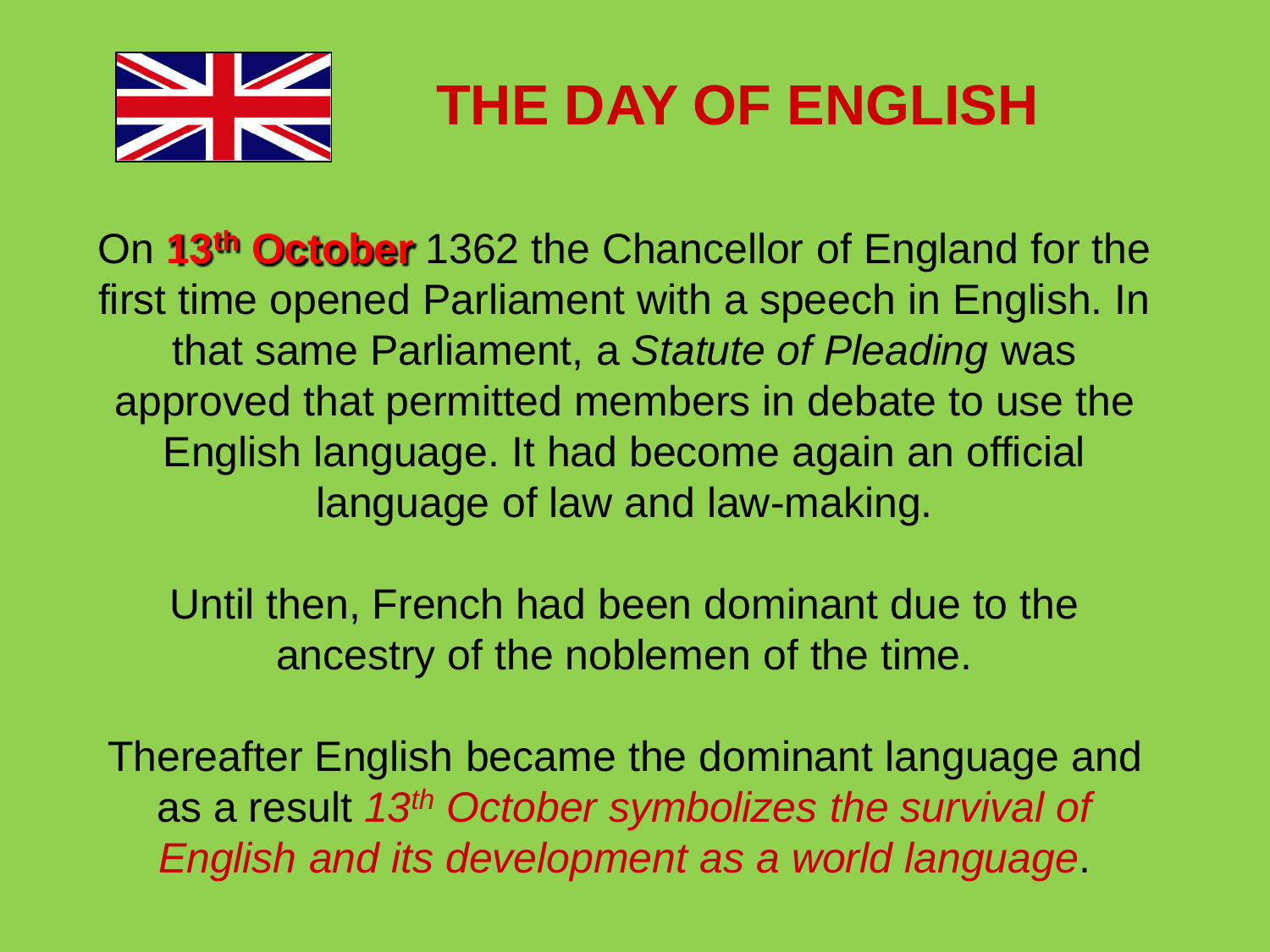#### **A SHORT HISTORY OF THE ORIGINS AND DEVELOPMENT OF ENGLISH**



**CELTIC LANGUAGE**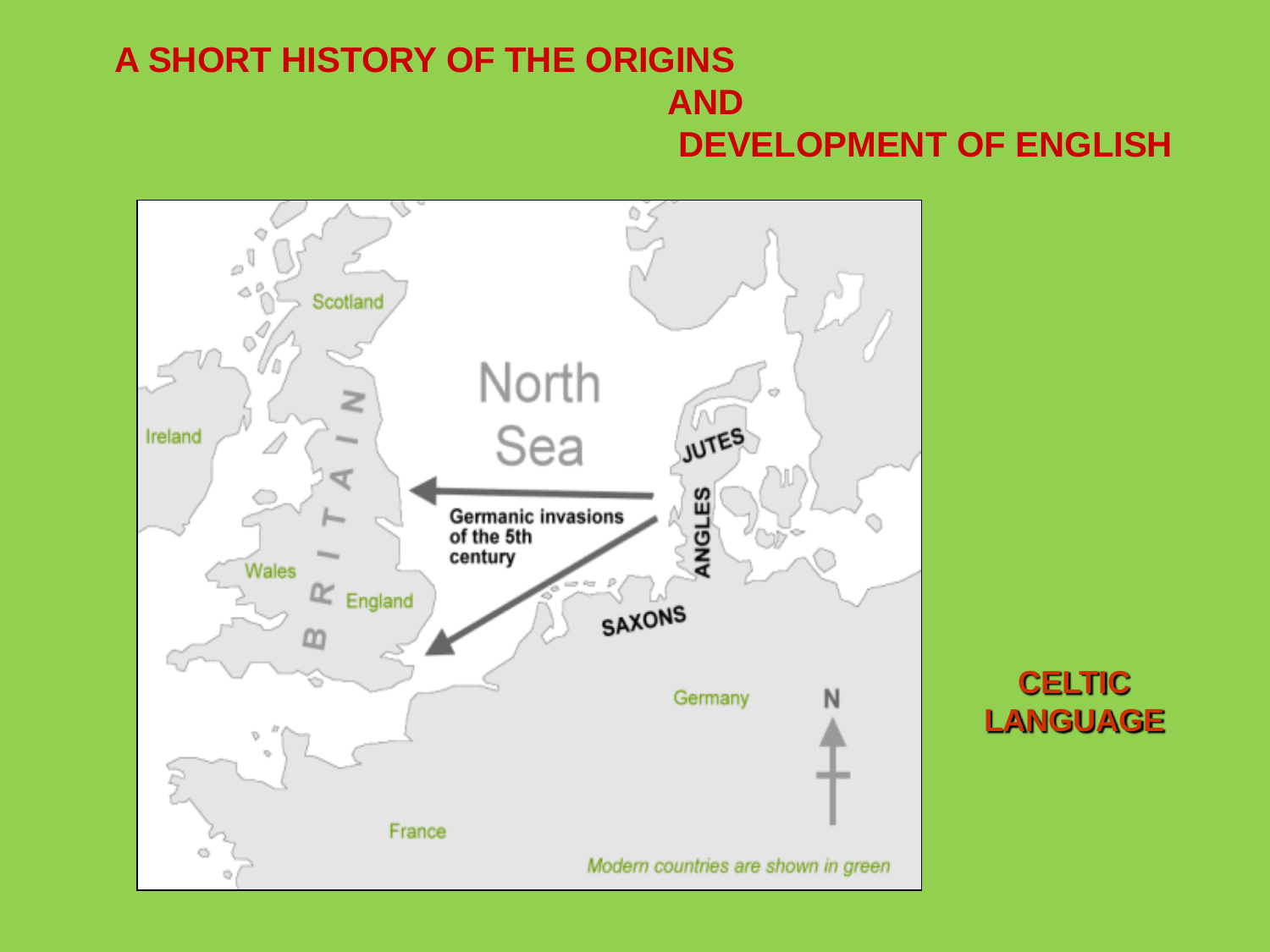#### **OLD ENGLISH (450 - 1100 A.D.)**

**DEF** 
$$
\sum_{n=1}^{n} P.E. G. A R D B
$$
  
\n $\sum_{m=1}^{n} P.E. G. A R D B$   
\n $\sum_{m=1}^{n} P F$   
\n $\sum_{m=1}^{n} P F$   
\n $\sum_{m=1}^{n} P F$   
\n $\sum_{m=1}^{n} P F$   
\n $\sum_{m=1}^{n} P F$   
\n $\sum_{m=1}^{n} P F$   
\n $\sum_{m=1}^{n} P F$   
\n $\sum_{m=1}^{n} P F$   
\n $\sum_{m=1}^{n} P F$   
\n $\sum_{m=1}^{n} P F$   
\n $\sum_{m=1}^{n} P F$   
\n $\sum_{m=1}^{n} P F$   
\n $\sum_{m=1}^{n} P F$   
\n $\sum_{m=1}^{n} P F$   
\n $\sum_{m=1}^{n} P F$   
\n $\sum_{m=1}^{n} P F$   
\n $\sum_{m=1}^{n} P F$   
\n $\sum_{m=1}^{n} P F$   
\n $\sum_{m=1}^{n} P F$   
\n $\sum_{m=1}^{n} P F$   
\n $\sum_{m=1}^{n} P F$   
\n $\sum_{m=1}^{n} P F$   
\n $\sum_{m=1}^{n} P F$   
\n $\sum_{m=1}^{n} P F$   
\n $\sum_{m=1}^{n} P F$   
\n $\sum_{m=1}^{n} P F$   
\n $\sum_{m=1}^{n} P F$   
\n $\sum_{m=1}^{n} P F$   
\n $\sum_{m=1}^{n} P F$   
\n $\sum_{m=1}^{n} P F$   
\n $\sum_{m$ 

#### *Beowulf*

**- poem written in O. E.**

*be, strong, water*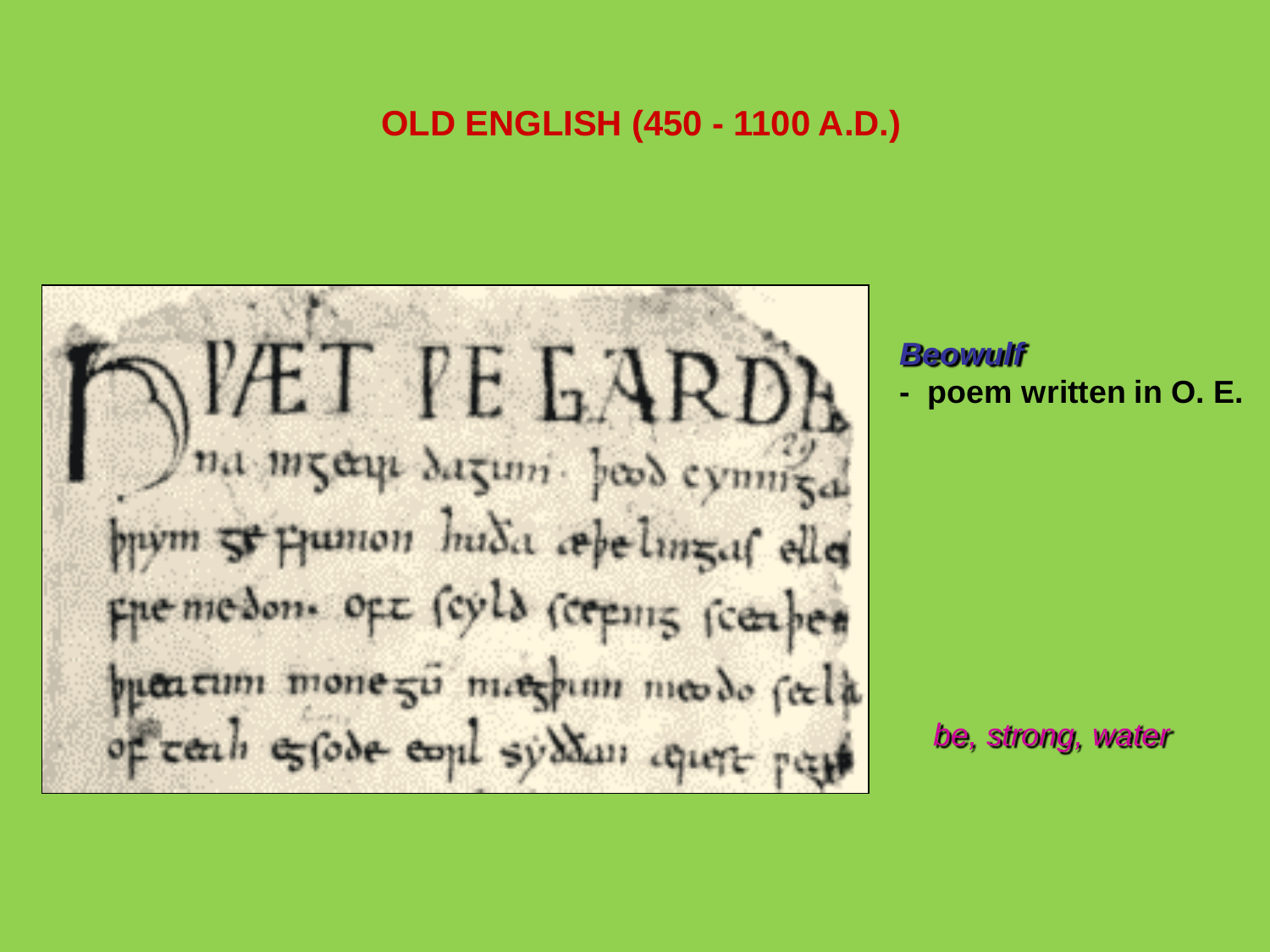#### **MIDDLE ENGLISH (1100-1500)**

And whan I sawgh he wolde never fine To reden on this cursed book al night, Af sodeinly three leves have I plight Out of his book right as he redde, and eke I with my fist so took him on the cheeke That in oure fir he fil bakwaro adown. And up he sterte as dooth a wood leon And with his fist he smoot me on the heed That in the floor I lay as I were SeeS. And whan he swaah how stille that I lay, the was agast, and wolde have fled his way. Till atte laste out of my swough I braise: "© hastou slain me, false thief?" I saiδe, "And for my land thus hastou mordred me?  $Er I be See\delta$  pit wol I kisse thee."

**An example of Middle English by** *Chaucer*

**French – the language of the:**

- **Royal Court**
- **the ruling class**
- **the business class**

- lower classes English
- upper classes French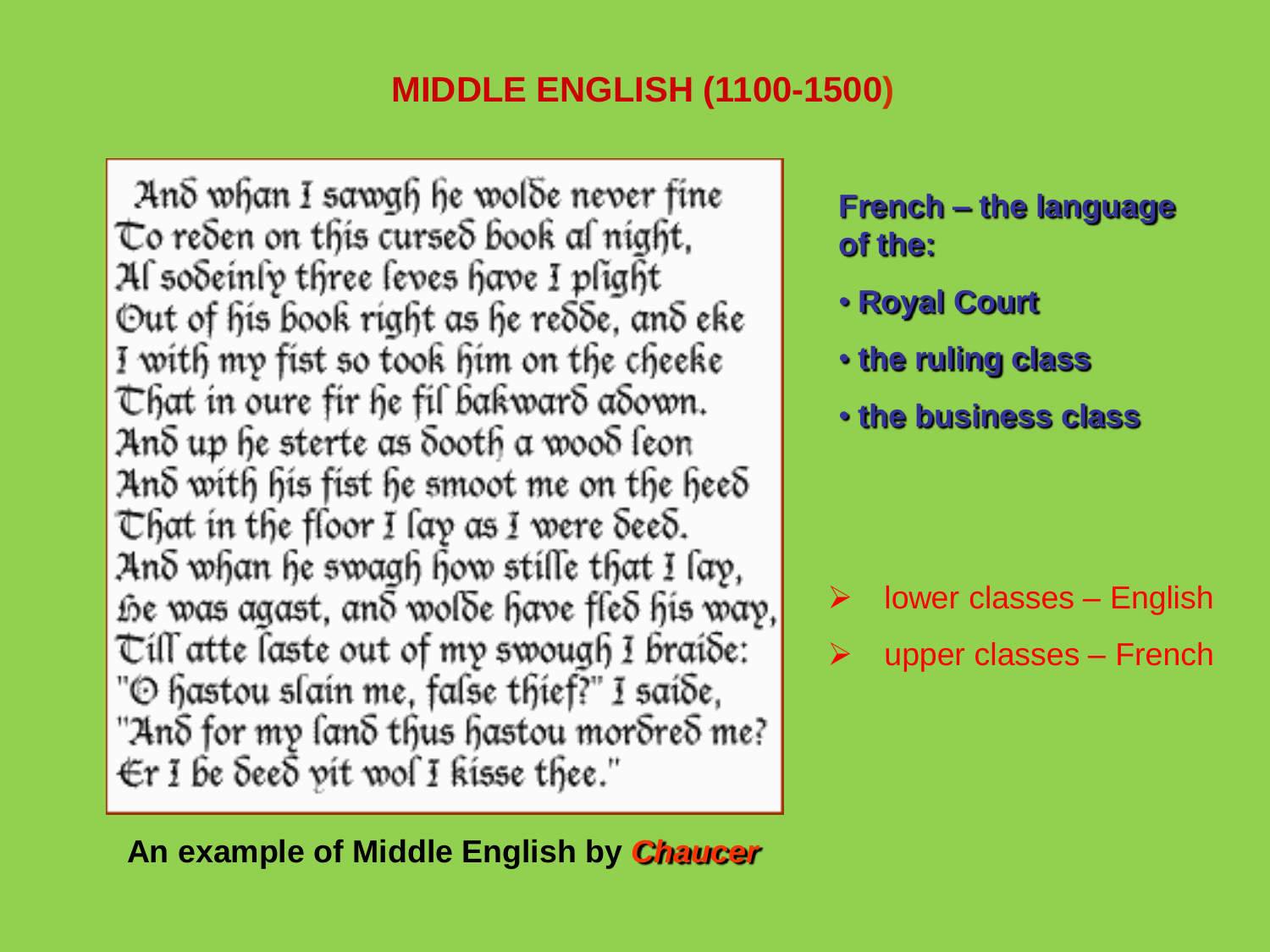#### **EARLY MODERN ENGLISH (1500-1800)**

Enter Hamlet. Cor. Madame, will it pleafe your grace To leaue vshere?

Que. With all my hart. exit. Cor. And here Ofelia, reade you on this booke, And walke aloofe, the King thal be vnfeene.

Ham. To be, or not to be, I there's the point, To Die, to fleepe, is that all! I all: No, to fleepe, to dreame, I mary there it goes, For in that dreame of death, when wee awake, And borne before an euerlafting Indge, From whence no paffenger euer returnd, The vndifcouered country, at whole fight The happy finile, and the accurled damn d. But for this, the ioyfull hope of this, Whol'd beare the fcornes and flattery of the world, Scorned by the right rich, the rich curffed of the poore?

• new words entered the language

• 1604 – the first dictionary

Hamlet's famous *"To be, or not to be"* lines, written in Early Modern English by Shakespeare.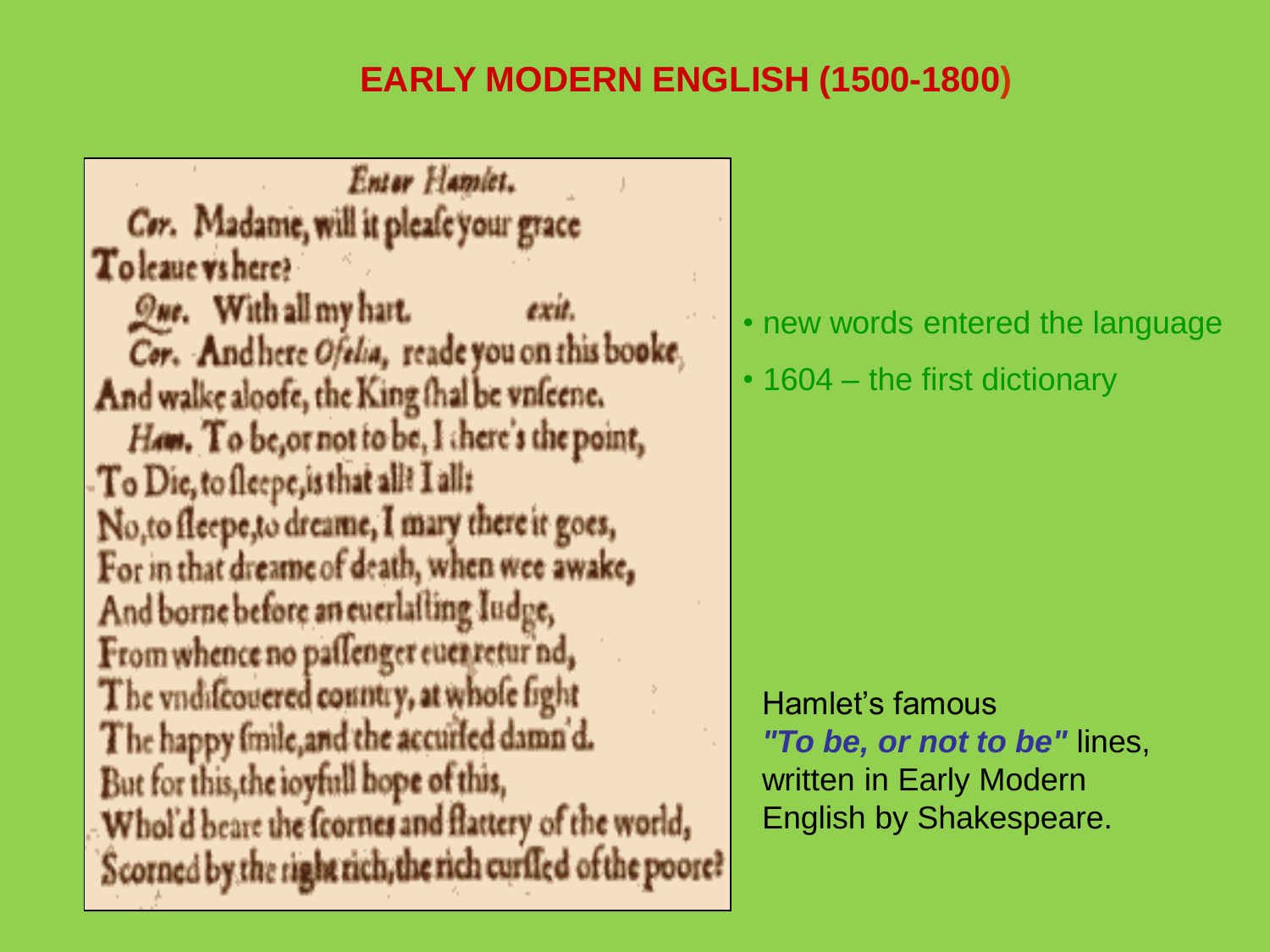#### **LATE MODERN ENGLISH (1800 - present)**



- **varieties of English:**
- **American English**
- **Australian English**
- **New Zealand English**
- **Canadian English**
- **South African English**
- **Indian English**
- **Caribbean English**

# THE WORLD The British Possessions

#### • **more new words**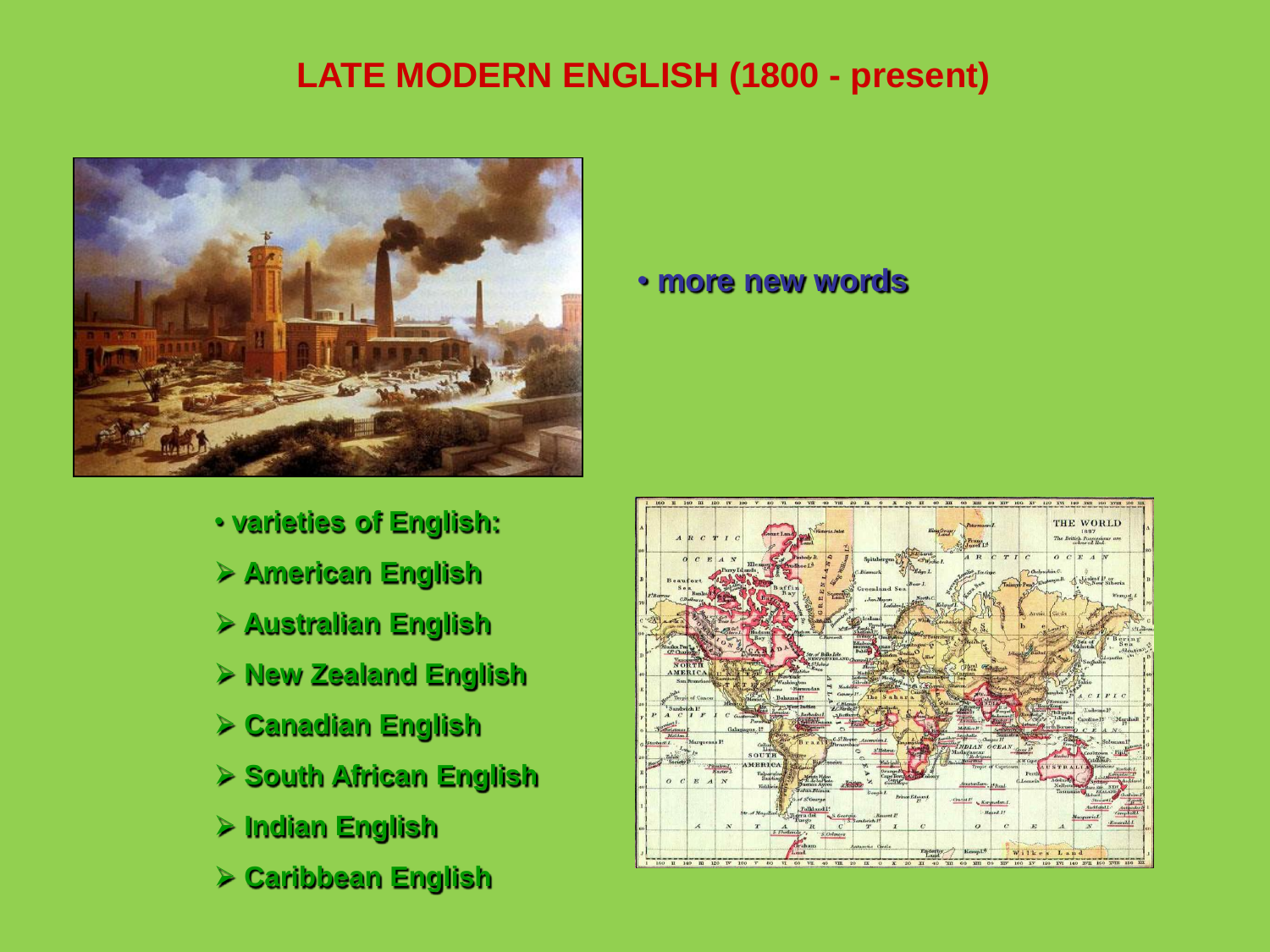### **INTERESTING FACTS ABOUT ENGLISH**

- The most common letter in English is "e".
- Only two English words in current use end in -gry. They are "angry" and "hungry".
- The word "bookkeeper" is the only unhyphenated English word with 3 consecutive repeated letters. Words such as "cross-section" and "beeeater" normally require a hyphen to be readily readable.
- The word *triskaidekaphobia* means *fear of Friday the 13th*. It also means *superstition about the number thirteen* in general.
- More English words begin with the letter "s" than with any other letter.
- The word "uncopyrightable" is the longest English word in normal use that contains no letter more than once.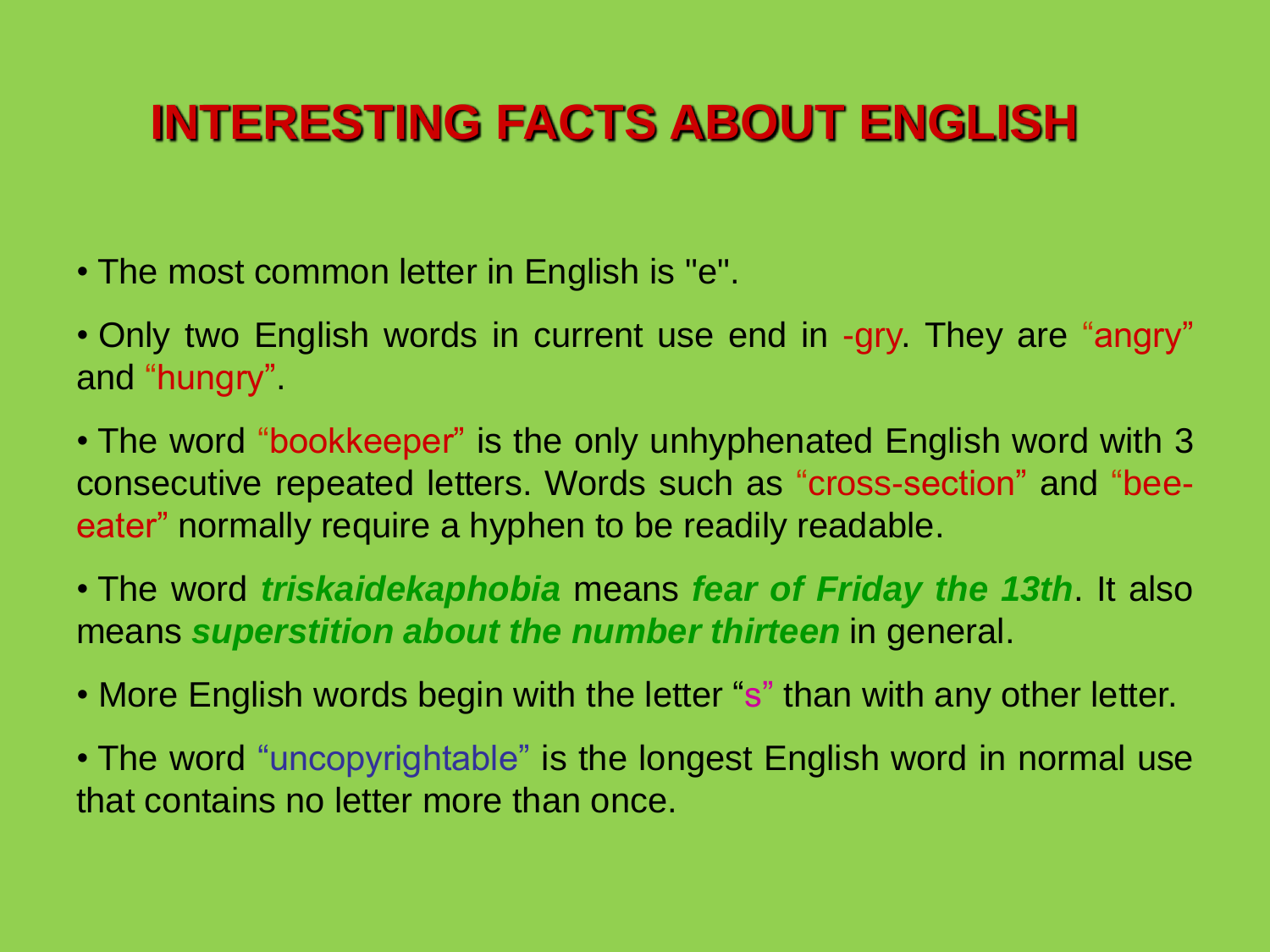- A sentence that contains all 26 letters of the alphabet is called a *pangram*.
- The following sentence contains all 26 letters of the alphabet: "**The quick brown fox jumps over the lazy dog"**.

This sentence is often used to test typewriters or keyboards.

• The word "alphabet" comes from the first two letters of the Greek alphabet: **alpha, bēta.**

- •The dot over the letter "I" and the letter "j" is called a *superscript dot*.
- The shortest complete sentence in English is the following I am.
- There are only 4 English words in common use ending in -dous: hazardous, horrendous, stupendous, and tremendous.
- We can find 10 words in the 7-letter word therein without rearranging any of its letters: *the, there, he, in, rein, her, here, ere, therein, herein*.
- The longest English word without a true vowel (a, e, i, o or u) is rhythm.